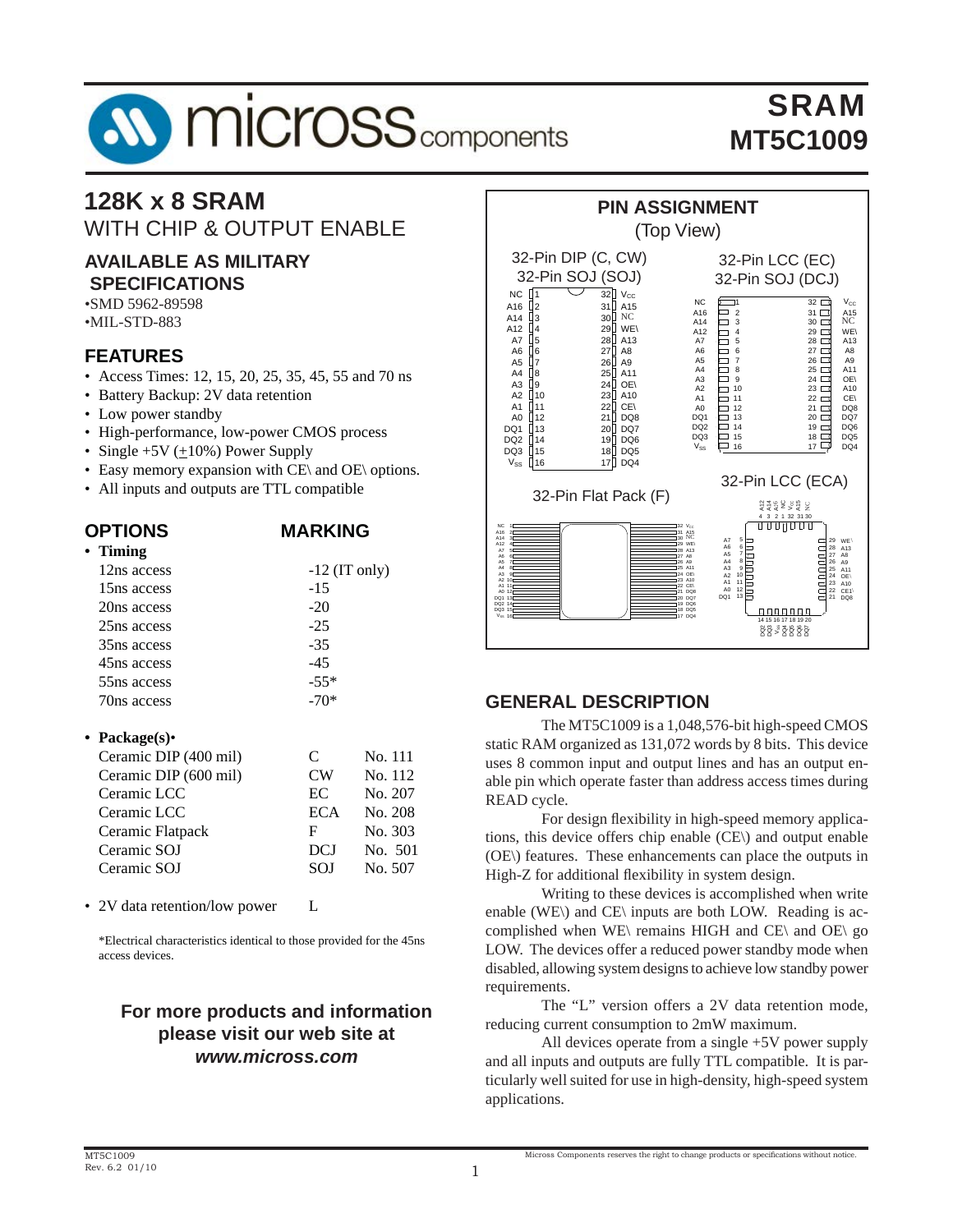

## **FUNCTIONAL BLOCK DIAGRAM**



**NOTE:** The two least significant row address bits (A8 and A6) are encoded using gray code.

| . <del>.</del> <i>.</i> |            |            |                       |                  |                         |
|-------------------------|------------|------------|-----------------------|------------------|-------------------------|
| <b>CEI</b>              | <b>WE\</b> | <b>OE\</b> | <b>MODE</b>           | I/O PIN          | <b>SUPPLY CURRENT</b>   |
| н                       | X          | X          | Not Selected          | High-Z           | $I_{SBT2}$ , $I_{SBC2}$ |
| X                       | X          | X          | <b>Not Selected</b>   | High-Z           | $I_{SBT2}$ , $I_{SBC2}$ |
|                         | н          | н          | <b>Output Disable</b> | High-Z           | <b>I</b> CC             |
|                         | н          |            | Read                  | $D_{\text{OUT}}$ | <sup>I</sup> cc         |
|                         |            | X          | Write                 | $D_{IN}$         | ICC                     |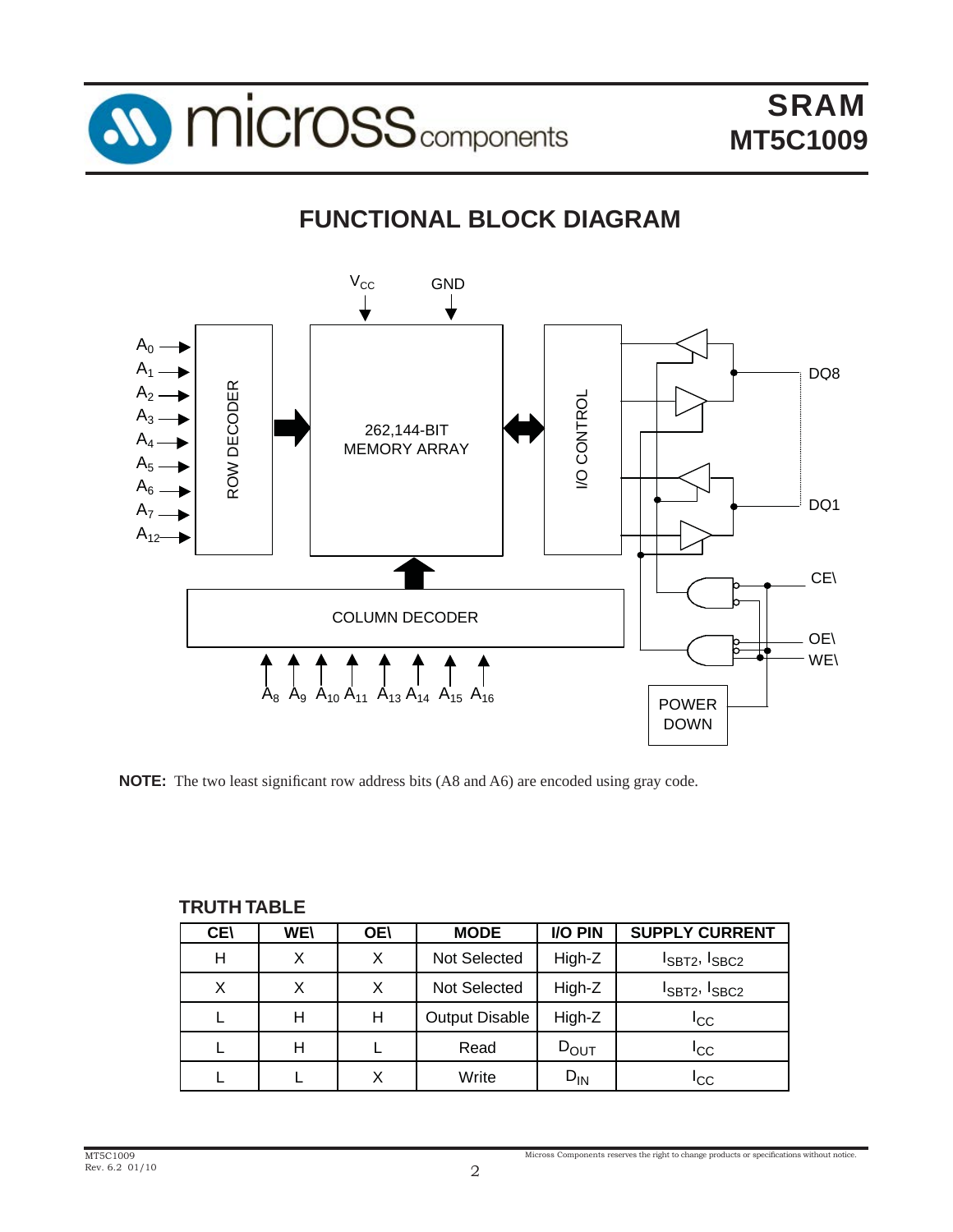## **MICrOSS** components

## SRAM **MT5C1009**

#### **ABSOLUTE MAXIMUM RATINGS\***

| Short Circuit Output Current (per I/O)20mA |
|--------------------------------------------|
|                                            |
|                                            |
|                                            |
|                                            |

\*Stresses at or greater than those listed under "Absolute Maximum Ratings" may cause permanent damage to the device. This is a stress rating only and functional operation of the device at these or any other conditions above those indicated in the operation section of this specification is not implied. Exposure to absolute maximum rating conditions for extended periods will affect reliability. Refer to page 17 of this datasheet for a technical note on this subject.

\*\* Junction temperature depends upon package type, cycle time, loading, ambient temperature and airflow, and humidity.

#### **ELECTRICAL CHARACTERISTICS AND RECOMMENDED DC OPERATING CONDITIONS**

| <b>DESCRIPTION</b>           | <b>CONDITIONS</b>                                          | <b>SYM</b>      | <b>MIN</b> | <b>MAX</b>    | <b>UNITS</b> | <b>NOTES</b> |
|------------------------------|------------------------------------------------------------|-----------------|------------|---------------|--------------|--------------|
| Input High (Logic 1) Voltage |                                                            | V <sub>IH</sub> | 2.2        | $V_{CC}$ +0.5 | V            |              |
| Input Low (Logic 0) Voltage  |                                                            | $V_{IL}$        | $-0.5$     | 0.8           | v            | 1, 2         |
| Input Leakage Current        | $0V\leq V_{IN}\leq V_{CC}$                                 | IL              | $-10$      | 10            | μA           |              |
| Output Leakage Current       | Output(s) disabled<br>0V≤V <sub>OUT</sub> ≤V <sub>CC</sub> | IL <sub>O</sub> | $-10$      | 10            | μA           |              |
| Output High Voltage          | $IOH=-4.0mA$                                               | V <sub>OH</sub> | 2.4        |               | V            |              |
| Output Low Voltage           | $I_{\Omega} = 8.0 \text{mA}$                               | $V_{OL}$        |            | 0.4           | V            |              |

(-55°C  $\leq$  T $_{\rm c}$   $\leq$  125°C & -45°C to +85°C; V $_{\rm cc}$  = 5.0V  $\pm$ 10%)

|                                  |                                                                                                                                    |               |       |     |       | <b>MAX</b> |       |     |    |                    |
|----------------------------------|------------------------------------------------------------------------------------------------------------------------------------|---------------|-------|-----|-------|------------|-------|-----|----|--------------------|
| <b>PARAMETER</b>                 | <b>CONDITIONS</b>                                                                                                                  | <b>SYM</b>    | $-12$ | -15 | $-20$ | $-25$      | $-35$ | -45 |    | <b>UNITSINOTES</b> |
| <b>Power Supply</b>              | $CE \le V_{IL}$ ; $OE = WE = V_{IH}$ ,<br>$V_{CC}$ = MAX, $f = MAX = 1/t_{RC}$ (MIN)                                               | <b>ICCSP</b>  | 180   | 180 | 140   | 140        | 135   | 125 | mA | 3                  |
| Current: Operating               | Output Open<br>$(1)$ L version only                                                                                                | <b>I</b> CCLP | 180   | 180 | 140   | 130        | 125   | 115 | mA |                    |
| Power Supply<br>Current: Standby | $CE \ge V_{\text{H}}$ ; All Other Inputs<br>$\leq$ V <sub>IL</sub> or $\geq$ V <sub>IH</sub> , V <sub>CC</sub> = MAX<br>$f = 0$ Hz | $I_{SBT}$     | 25    | 25  | 25    | 25         | 25    | 25  | mA |                    |
|                                  | $CE \ge V_{CC}$ -0.2V; $V_{CC}$ = MAX                                                                                              | <b>ISBCSP</b> | 10    | 10  | 10    | 10         | 10    | 10  | mA |                    |
|                                  | Inputs = $V_{IH}$ or $V_{IL}$<br>$f = 0$ Hz                                                                                        | <b>ISBCLP</b> | 10    | 10  | 10    | 10         | 10    | 10  | mA |                    |

#### **CAPACITANCE**

| <b>DESCRIPTION</b>                | <b>CONDITIONS</b>                                      | <b>SYM</b> | <b>MAX</b> | <b>UNITS</b> | <b>NOTES</b> |
|-----------------------------------|--------------------------------------------------------|------------|------------|--------------|--------------|
| Input Capacitance (A0-A16)        |                                                        | Cı         | 12         | p⊦           |              |
| Output Capacitance                | $T_A = 25^{\circ}C$ , f = 1MHz<br>$V_{\text{CC}} = 5V$ | სე         | 20         | p⊦           |              |
| Input Capacitance (CE\, WE\, OE\) |                                                        | ات         | 14         | D٣           |              |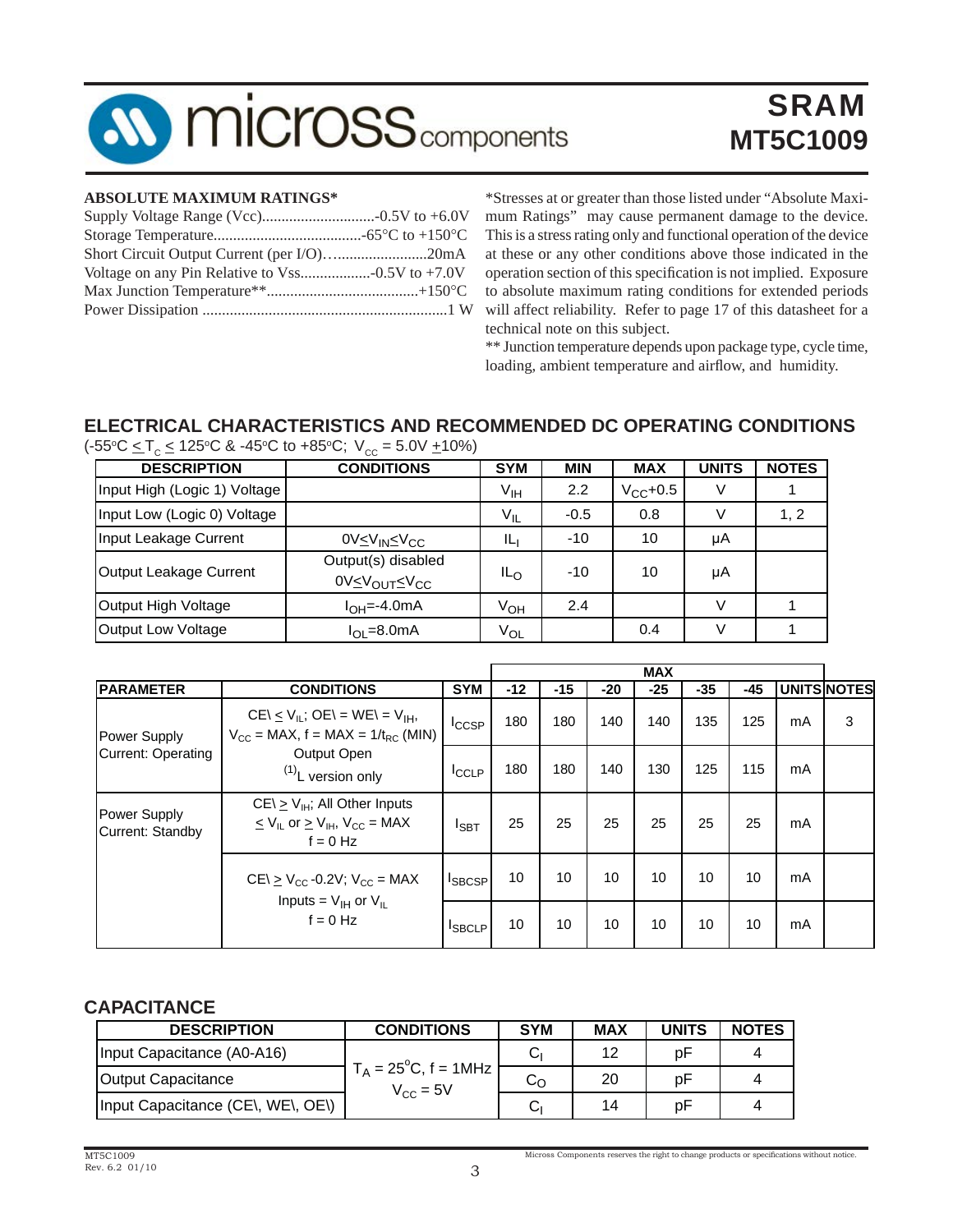

#### **ELECTRICAL CHARACTERISTICS AND RECOMMENDED AC OPERATING CONDITIONS**

(Note 5)  $(-55^{\circ}\text{C} \leq T_c \leq 125^{\circ}\text{C} \cdot \text{A} - 40^{\circ}\text{C}$  to  $+85^{\circ}\text{C}$ ;  $V_{cc} = 5.0\text{V} \pm 10\%$ )

| <b>DESCRIPTION</b>                 |                   |          | $-12$          |          | $-15$ |          | $-20$ |          | $-25$ |          | $-35$ |          | $-45$ |    |                                                                                       |
|------------------------------------|-------------------|----------|----------------|----------|-------|----------|-------|----------|-------|----------|-------|----------|-------|----|---------------------------------------------------------------------------------------|
|                                    | <b>SYMBOL</b>     |          |                |          |       |          |       |          |       |          |       |          |       |    | MIN   MAX   MIN   MAX   MIN   MAX   MIN   MAX   MIN   MAX   MIN   MAX   UNITS   NOTES |
| <b>READ CYCLE</b>                  |                   |          |                |          |       |          |       |          |       |          |       |          |       |    |                                                                                       |
| <b>READ</b> cycle time             | $t_{RC}$          | 12       |                | 15       |       | 20       |       | 25       |       | 35       |       | 45       |       | ns |                                                                                       |
| Address access time                | t <sub>AA</sub>   |          | 12             |          | 15    |          | 20    |          | 25    |          | 35    |          | 45    | ns |                                                                                       |
| Chip Enable access time            | $t_{ACE}$         |          | 12             |          | 15    |          | 20    |          | 25    |          | 35    |          | 45    | ns |                                                                                       |
| Output hold from address change    | $t_{\text{OH}}$   | 3        |                | 3        |       | 3        |       | 3        |       | 3        |       | 3        |       | ns |                                                                                       |
| Chip Enable to output in Low-Z     | $t_{LZCE}$        | 3        |                | 3        |       | 3        |       | 3        |       | 3        |       | 3        |       | ns | 4, 6, 7                                                                               |
| Chip disable to output in High-Z   | $t_{HZCE}$        |          | $\overline{7}$ |          | 7     |          | 8     |          | 10    |          | 15    |          | 20    | ns | 4, 6, 7                                                                               |
| Output Enable access time          | $t_{AOE}$         |          | $\overline{7}$ |          | 7     |          | 6     |          | 10    |          | 15    |          | 20    | ns |                                                                                       |
| Output Enable to output in Low-Z   | $t_{LZOE}$        | $\Omega$ |                | $\Omega$ |       | $\Omega$ |       | $\Omega$ |       | $\Omega$ |       | $\Omega$ |       | ns | 4, 6, 7                                                                               |
| Output disable to output in High-Z | $t_{HZOE}$        |          | $\overline{7}$ |          | 7     |          | 6     |          | 10    |          | 15    |          | 20    | ns | 4, 6, 7                                                                               |
| <b>WRITE CYCLE</b>                 |                   |          |                |          |       |          |       |          |       |          |       |          |       |    |                                                                                       |
| WRITE cycle time                   | $t_{WC}$          | 12       |                | 15       |       | 20       |       | 25       |       | 35       |       | 45       |       | ns |                                                                                       |
| Chip Enable to end of write        | $t_{\text{CW}}$   | 11       |                | 12       |       | 12       |       | 20       |       | 25       |       | 35       |       | ns |                                                                                       |
| Address valid to end of write      | $t_{AW}$          | 11       |                | 12       |       | 12       |       | 20       |       | 25       |       | 35       |       | ns |                                                                                       |
| Address setup time                 | $t_{AS}$          | 0        |                | 0        |       | 0        |       | 0        |       | $\Omega$ |       | 0        |       | ns |                                                                                       |
| Address hold from end of write     | $t_{AH}$          | $\Omega$ |                | $\Omega$ |       | 0        |       | 0        |       | $\Omega$ |       | $\Omega$ |       | ns |                                                                                       |
| WRITE pulse width (OE High)        | $t_{WP}$          | 11       |                | 12       |       | 12       |       | 20       |       | 25       |       | 35       |       | ns |                                                                                       |
| Data setup time                    | $t_{DS}$          | 8        |                | 8        |       | 10       |       | 15       |       | 20       |       | 20       |       | ns |                                                                                       |
| Data hold time                     | $t_{\text{DH}}$   | $\Omega$ |                | $\Omega$ |       | 0        |       | 0        |       | 0        |       | 0        |       | ns |                                                                                       |
| Write disable to output in Low-Z   | $t_{LZWE}$        | 5        |                | 5        |       | 5        |       | 5        |       | 5        |       | 5        |       | ns | 4, 6, 7                                                                               |
| Write Enable to output in High-Z   | t <sub>HZWE</sub> |          | $\overline{7}$ |          | 7     |          | 9     |          | 10    |          | 15    |          | 20    | ns | 4, 6, 7                                                                               |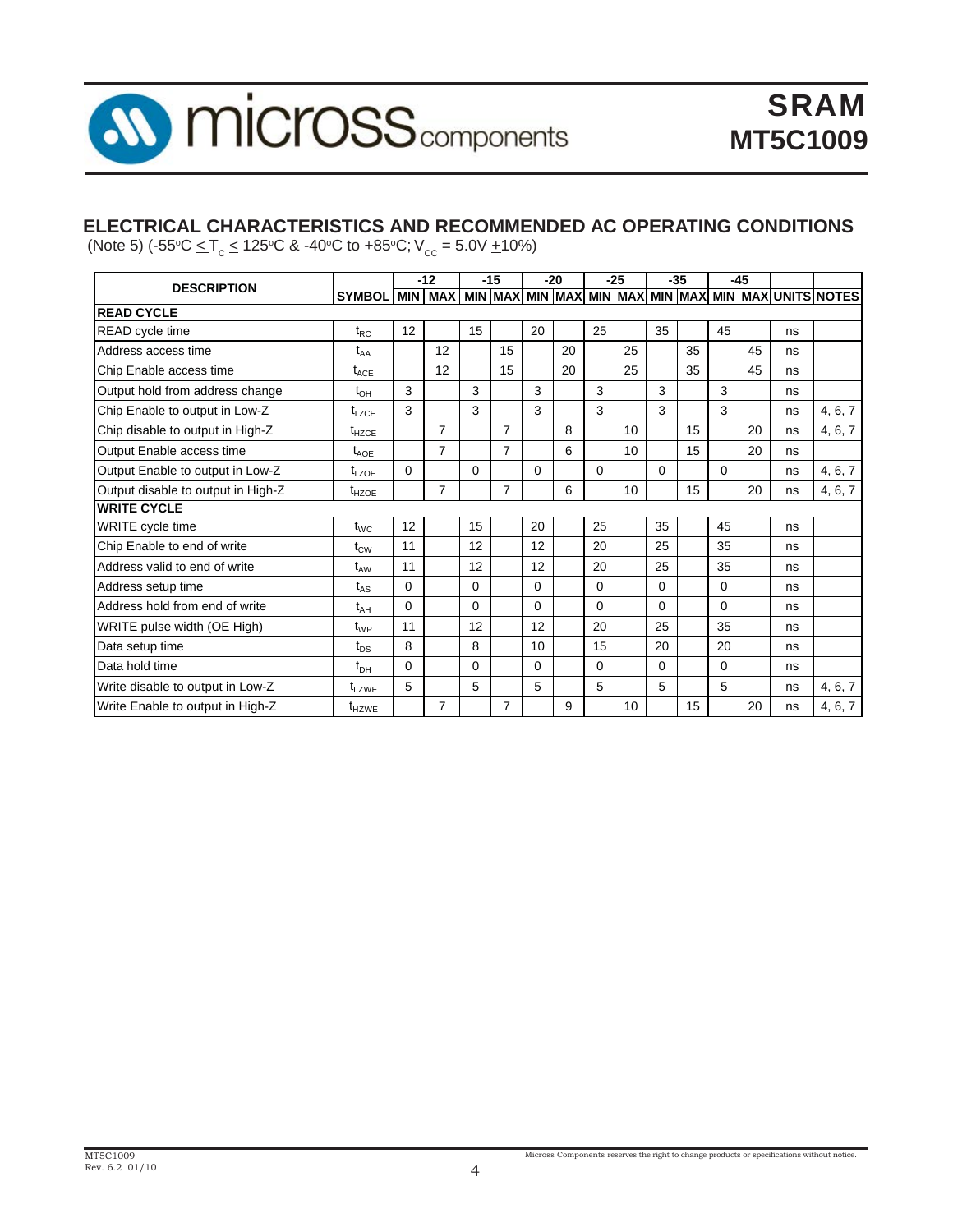# **MICrOSS** components

## SRAM **MT5C1009**

#### **AC TEST CONDITIONS**

| Output load  See Figures 1 and 2 |  |
|----------------------------------|--|
|                                  |  |

#### **NOTES**

- 1. All voltages referenced to  $V_{ss}$  (GND).<br>2. -2V for pulse width < 20ns
- 2. -2V for pulse width < 20ns
- 3.  $I_{cc}$  is dependent on output loading and cycle rates. The specified value applies with the outputs unloaded, and  $f =$  1 Hz. tRC (MIN)
- 4. This parameter is guaranteed but not tested.
- 5. Test conditions as specified with the output loading as shown in Fig. 1 unless otherwise noted.
- 6. t LZCE, tLZWE, tLZOE, t HZCE, tHZOE and tHZWE are specified with  $CL = 5pF$  as in Fig. 2. Transition is measured ±200mV typical from steady state voltage, allowing for actual tester RC time constant.



- 7. At any given temperature and voltage condition, tHZCE is less than tLZCE, and tHZWE is less than HZOE is less than 'LZOE.
- 8. WE\ is HIGH for READ cycle.
- 9. Device is continuously selected. Chip enables and output enables are held in their active state.
- 10. Address valid prior to, or coincident with, latest occurring chip enable.
- 11.  $RC = Read Cycle Time$ .

#### **DATA RETENTION ELECTRICAL CHARACTERISTICS (L Version Only)**

| <b>DESCRIPTION</b>                             | <b>CONDITIONS</b>            |  | <b>SYMBOL</b>         | <b>MIN</b>      | <b>MAX</b> | <b>UNITS</b> | <b>NOTES</b> |
|------------------------------------------------|------------------------------|--|-----------------------|-----------------|------------|--------------|--------------|
| V <sub>CC</sub> for Retention Data             | $CE \ge (V_{CC} - 0.2V)$     |  | <b>V<sub>DR</sub></b> | 2               | ---        | V            |              |
| Data Retention Current                         | $V_{IN} \ge (V_{CC} - 0.2V)$ |  | ICCDR1 <sup>*</sup>   |                 | 0.75       | mA           |              |
|                                                | $V_{CC} = 2V$<br>or $< 0.2V$ |  | <b>ICCDR2</b>         |                 | 1.0        | mA           |              |
| Chip Deselect to Data<br><b>Retention Time</b> |                              |  | <sup>I</sup> CDR      | 0               | $- - -$    | ns           | 4            |
| Operation Recovery Time                        |                              |  | $t_{\mathsf{R}}$      | t <sub>RC</sub> |            | ns           | 4, 11        |

\* Low Power, -20 device only

#### **LOW Vcc DATA RETENTION WAVEFORM**

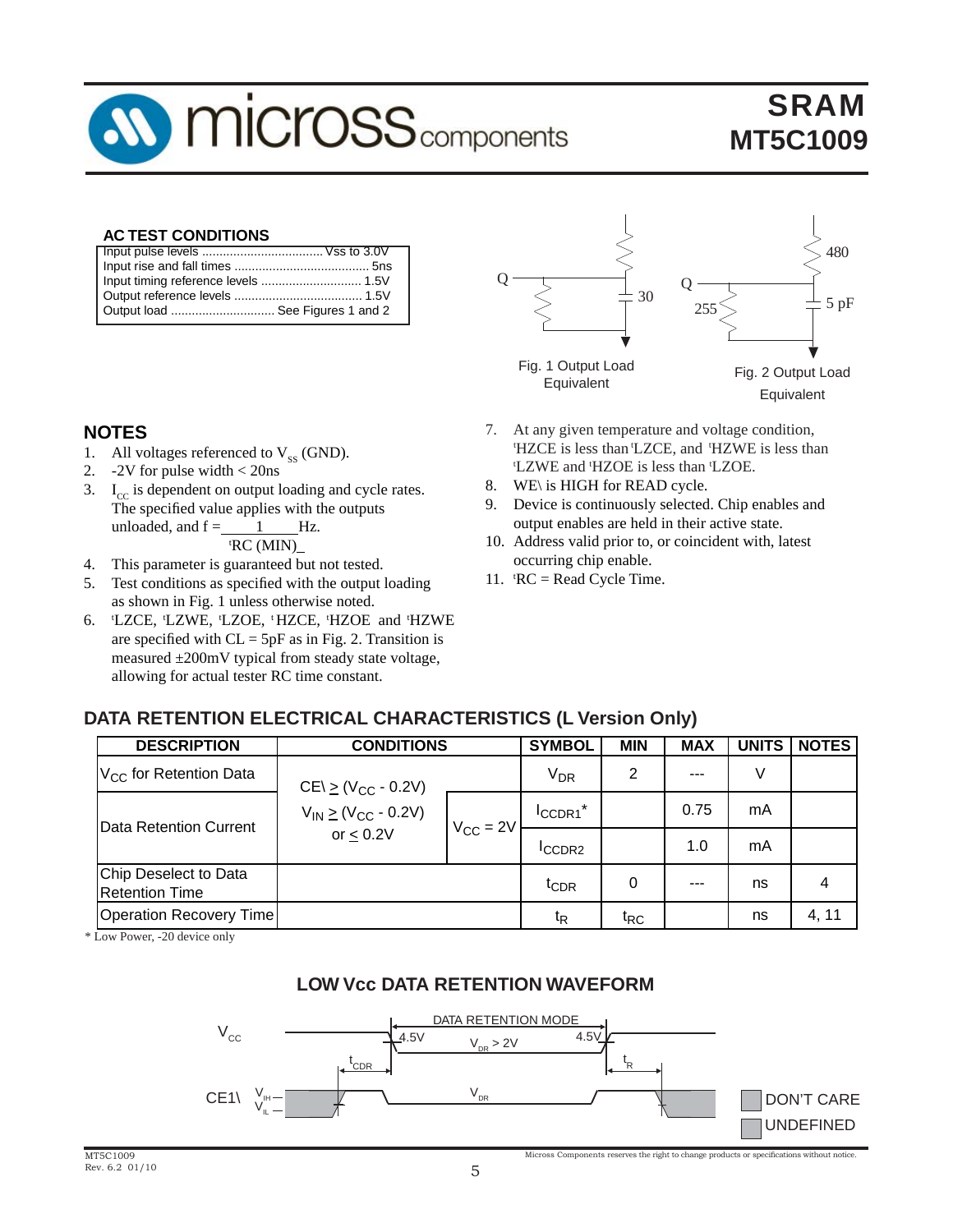

### READ CYCLE NO. 1 8, 9



#### READ CYCLE NO. 2 7, 8, 10, 12

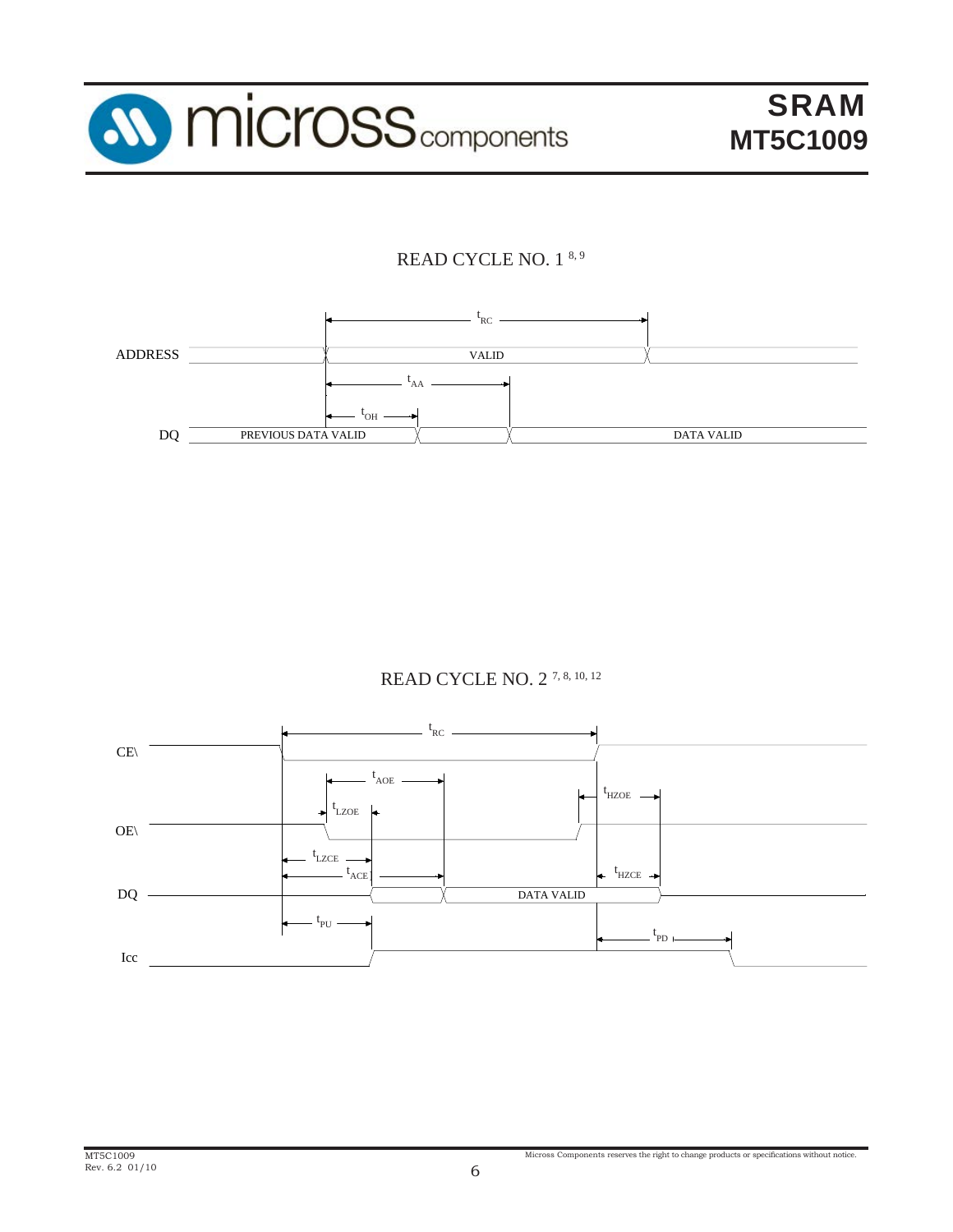



WRITE CYCLE NO. 2<sup>7, 12, 13</sup> (Write Enabled Controlled)



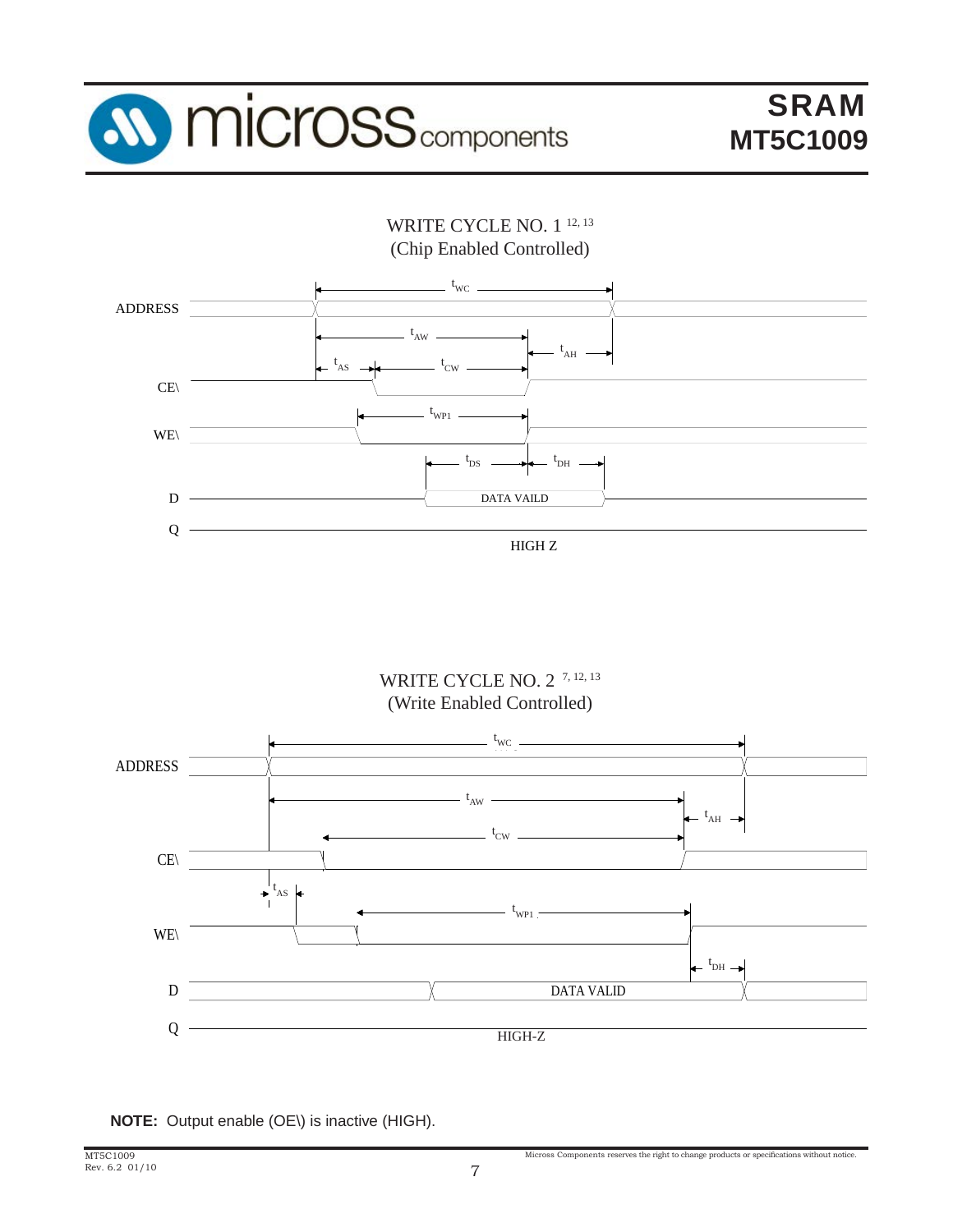

## **MECHANICAL DEFINITIONS\***

**Micross Case #111 (Package Designator C) SMD 5962-89598, Case Outline Z**







|                  |                                                    | SMD SPECIFICATIONS |  |  |  |  |
|------------------|----------------------------------------------------|--------------------|--|--|--|--|
| <b>SYMBOL</b>    | MÉ                                                 | <b>MAX</b>         |  |  |  |  |
| A                |                                                    | 0.232              |  |  |  |  |
| Ь                | 0.014                                              | 0023               |  |  |  |  |
| <b>b1</b>        | 0.038                                              | 0.065              |  |  |  |  |
| o                | 0.008                                              | 0.015              |  |  |  |  |
| D                |                                                    | 1.700              |  |  |  |  |
| E                | 0.350                                              | 0.405              |  |  |  |  |
| E <sub>1</sub>   | 0.390                                              | 0.420              |  |  |  |  |
| e                |                                                    | $0.100B$ SC        |  |  |  |  |
|                  | 0.125                                              | 0.200              |  |  |  |  |
| $\overline{1}$ 1 | 0,150                                              |                    |  |  |  |  |
| ο                | 0.015                                              | 0.060              |  |  |  |  |
| 9                |                                                    | 0.100              |  |  |  |  |
| 91               | 0.005                                              |                    |  |  |  |  |
| 32               | 0.005                                              |                    |  |  |  |  |
| NOTE:            | Ether configuration in detail A is allowed on SMD. |                    |  |  |  |  |

*\*All measurements are in inches.*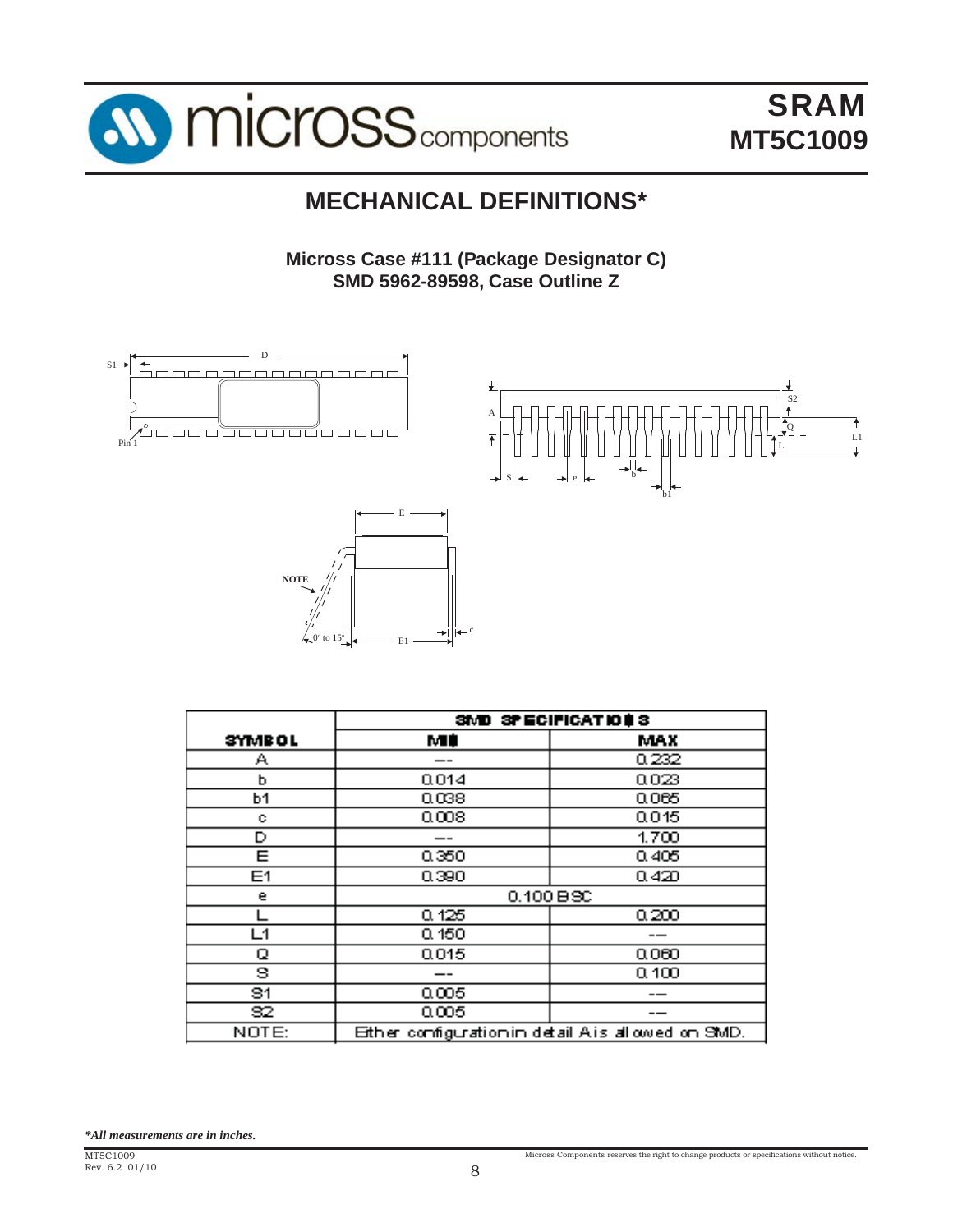

## **MECHANICAL DEFINITIONS\***

**Micross Case #112 (Package Designator CW) SMD 5962-89598, Case Outline X**



|               | <b>SMD Specifications</b> |       |  |  |  |  |  |  |
|---------------|---------------------------|-------|--|--|--|--|--|--|
| <b>SYMBOL</b> | мŧ                        | MAX   |  |  |  |  |  |  |
| д             | 0.089                     | 0.111 |  |  |  |  |  |  |
| ь             | 0.016                     | 0.020 |  |  |  |  |  |  |
| b2            | 0.045                     | 0.050 |  |  |  |  |  |  |
| c             | 0.009                     | 0.011 |  |  |  |  |  |  |
| D             | 1.585                     | 1.615 |  |  |  |  |  |  |
| Ε             | 0.585                     | 0.605 |  |  |  |  |  |  |
| eA            | $0.600B$ SC               |       |  |  |  |  |  |  |
| e             | 0.100 B3C                 |       |  |  |  |  |  |  |
|               | 0.040<br>0.060            |       |  |  |  |  |  |  |
|               | 0.125<br>0.175            |       |  |  |  |  |  |  |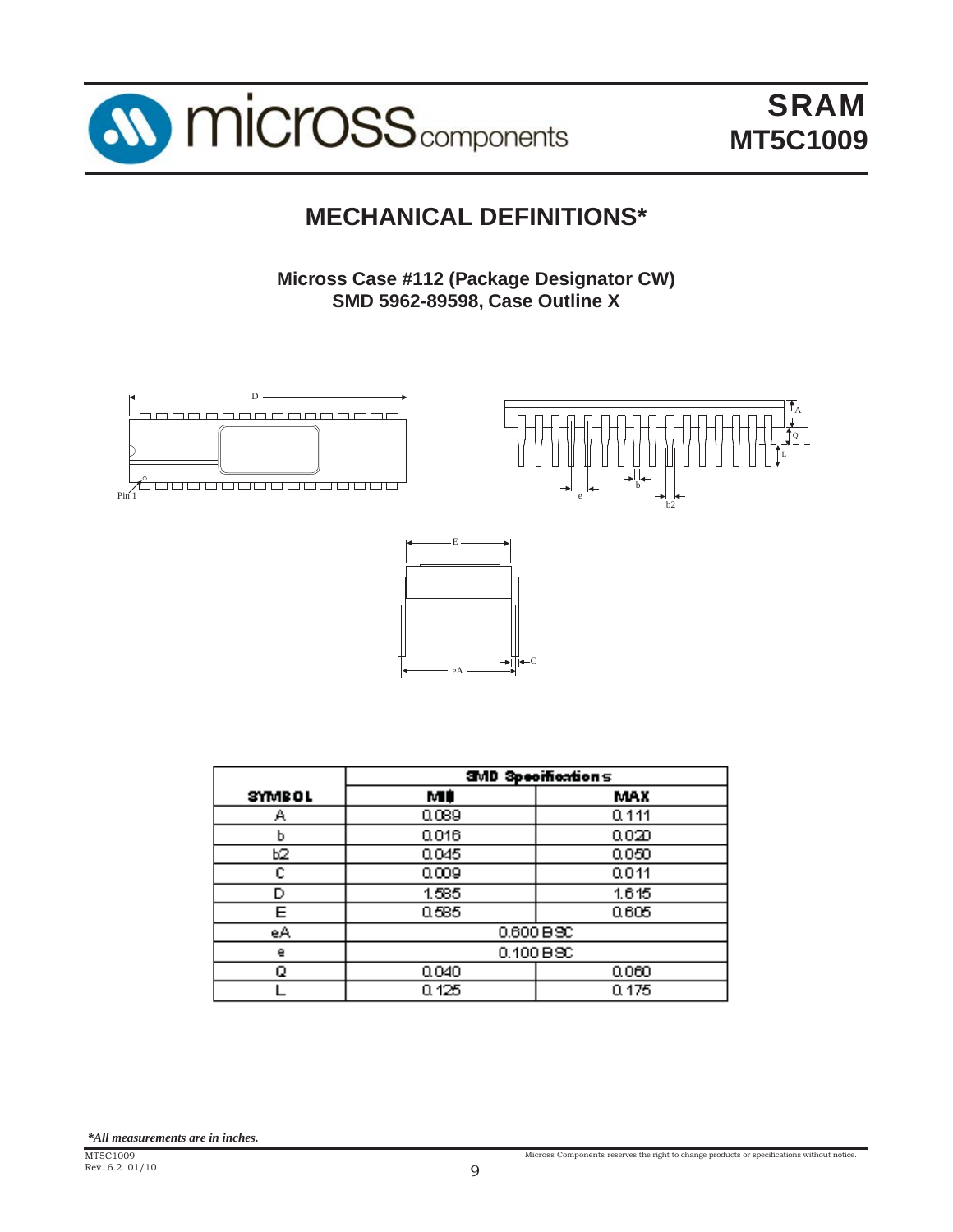

## **MECHANICAL DEFINITIONS\***

**Micross Case #207 (Package Designator EC) SMD 5962-89598, Case Outline U**



|         | SIVE SPECIFICATIONS |                      |  |  |
|---------|---------------------|----------------------|--|--|
| SYMB OL | MI                  | MAX.                 |  |  |
| Α       | 0.080               | 0.100                |  |  |
| ь       | 0.022               | 0.028                |  |  |
| b1      | 0.006               | 0.022                |  |  |
| Ь2.     | 0.040               |                      |  |  |
| D       | 0.800               | 0.840                |  |  |
| Е       | 0.392<br>0.408      |                      |  |  |
| е       | $0.050 B$ SC        |                      |  |  |
| h       |                     | $0.012$ R $\boxplus$ |  |  |
|         | 0.070               | 0.080                |  |  |
| - 1     | 0.090<br>0.110      |                      |  |  |
| 2       | 0.003               | 0.015                |  |  |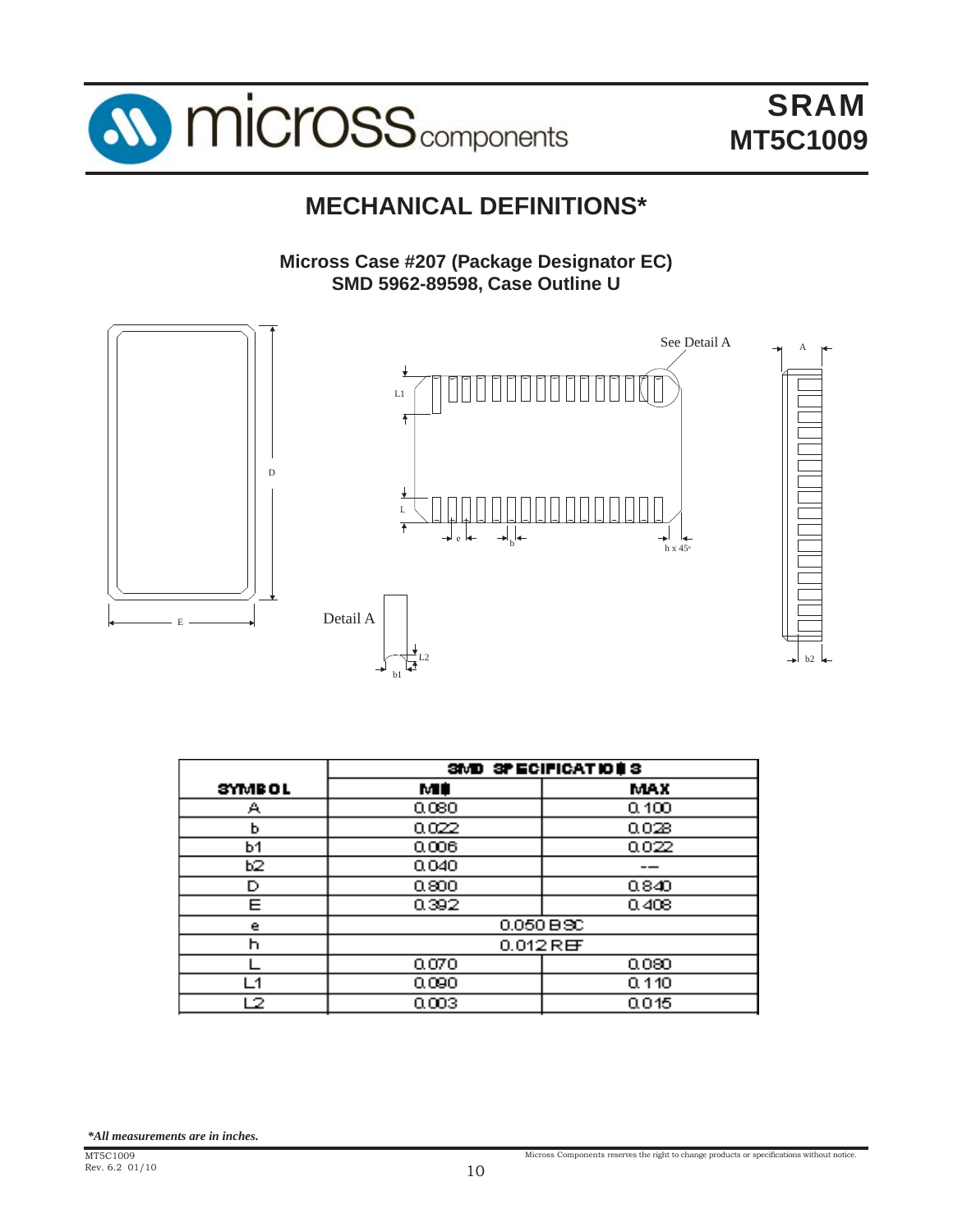

## **MECHANICAL DEFINITIONS\***

**Micross Case #208 (Package Designator ECA) SMD 5962-89598, Case Outline M**





|               | SMD SPECIFICATIONS |           |  |  |
|---------------|--------------------|-----------|--|--|
| <b>SYMBOL</b> | МÚ                 | MAX       |  |  |
| А             | 0.060              | 0.080     |  |  |
| B1            | 0.022              | 0.028     |  |  |
| ь1            | 0.004              | 0.014     |  |  |
| b2            | 0.040              | 0.050     |  |  |
| D             | 0.442              | 0.458     |  |  |
| D1            |                    | 0.300 BSC |  |  |
| Ε             | 0.540              | 0.560     |  |  |
| E1            | $0.400 B$ SC       |           |  |  |
| e             | 0.050 BSC          |           |  |  |
|               | 0.045<br>0.055     |           |  |  |
| L1            | 0.075              | 0.095     |  |  |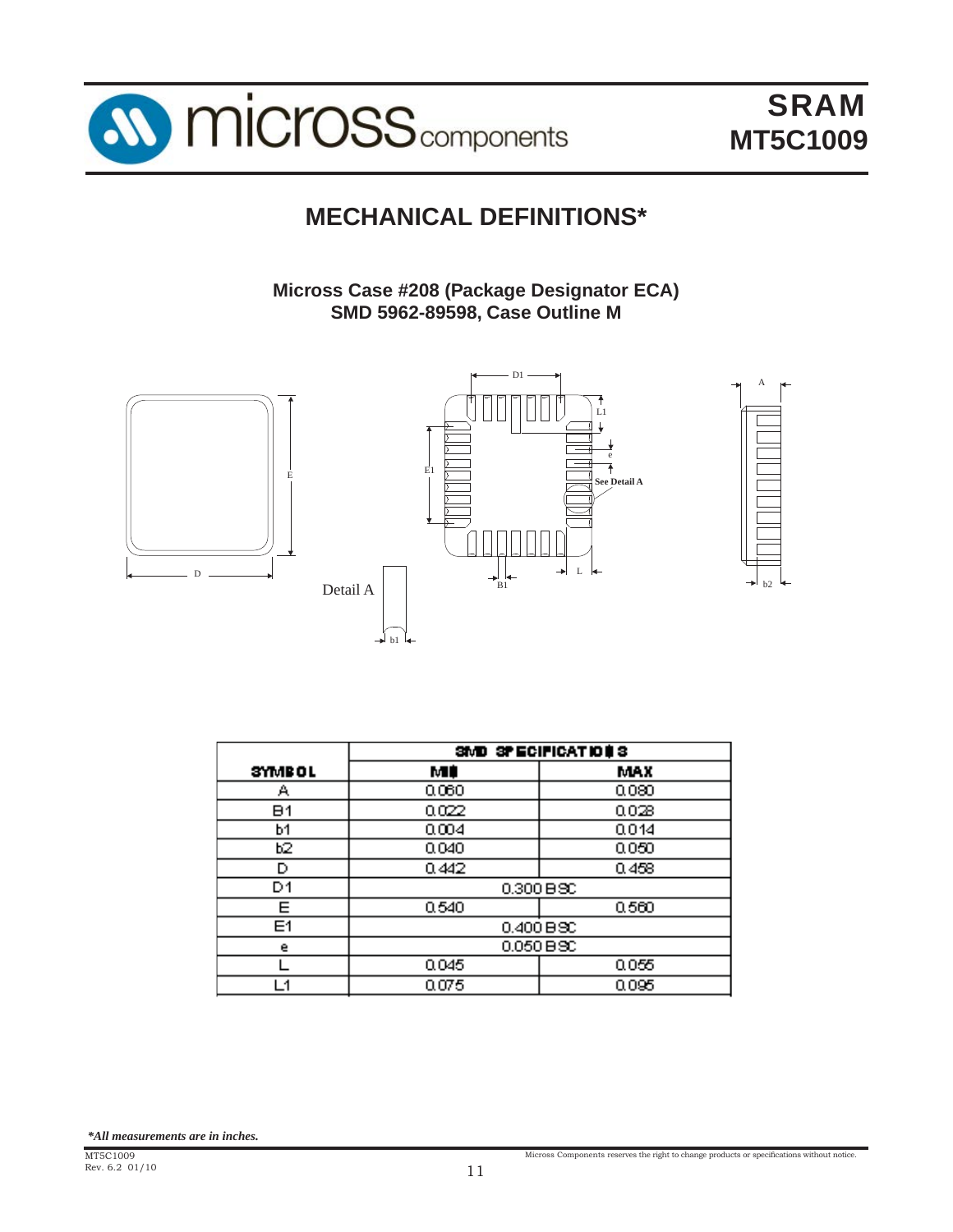

## **MECHANICAL DEFINITIONS\***

**Micross Case #303 (Package Designator F) SMD 5962-89598, Case Outline T**







|               | SMD SPECIFICATIONS |              |  |  |
|---------------|--------------------|--------------|--|--|
| <b>SYMBOL</b> | MФ                 | <b>MAX</b>   |  |  |
| А             | 0.097              | 0.125        |  |  |
| ь             | 0.015              | 0.019        |  |  |
| с             | 0.003              | 0.009        |  |  |
| D             | --                 | 0.830        |  |  |
| Ε             | 0.400              | 0.420        |  |  |
| Ε1            | --                 | 0.450        |  |  |
| E2            | 0.180              | --           |  |  |
| ЕЗ            | 0.030              |              |  |  |
| е             |                    | $0.050 B$ SC |  |  |
|               | 0.250              | 0.370        |  |  |
| Q             | 0.028              | 0.045        |  |  |
| s             |                    | 0.045        |  |  |
| 31            | 0.000              |              |  |  |

*\*All measurements are in inches.*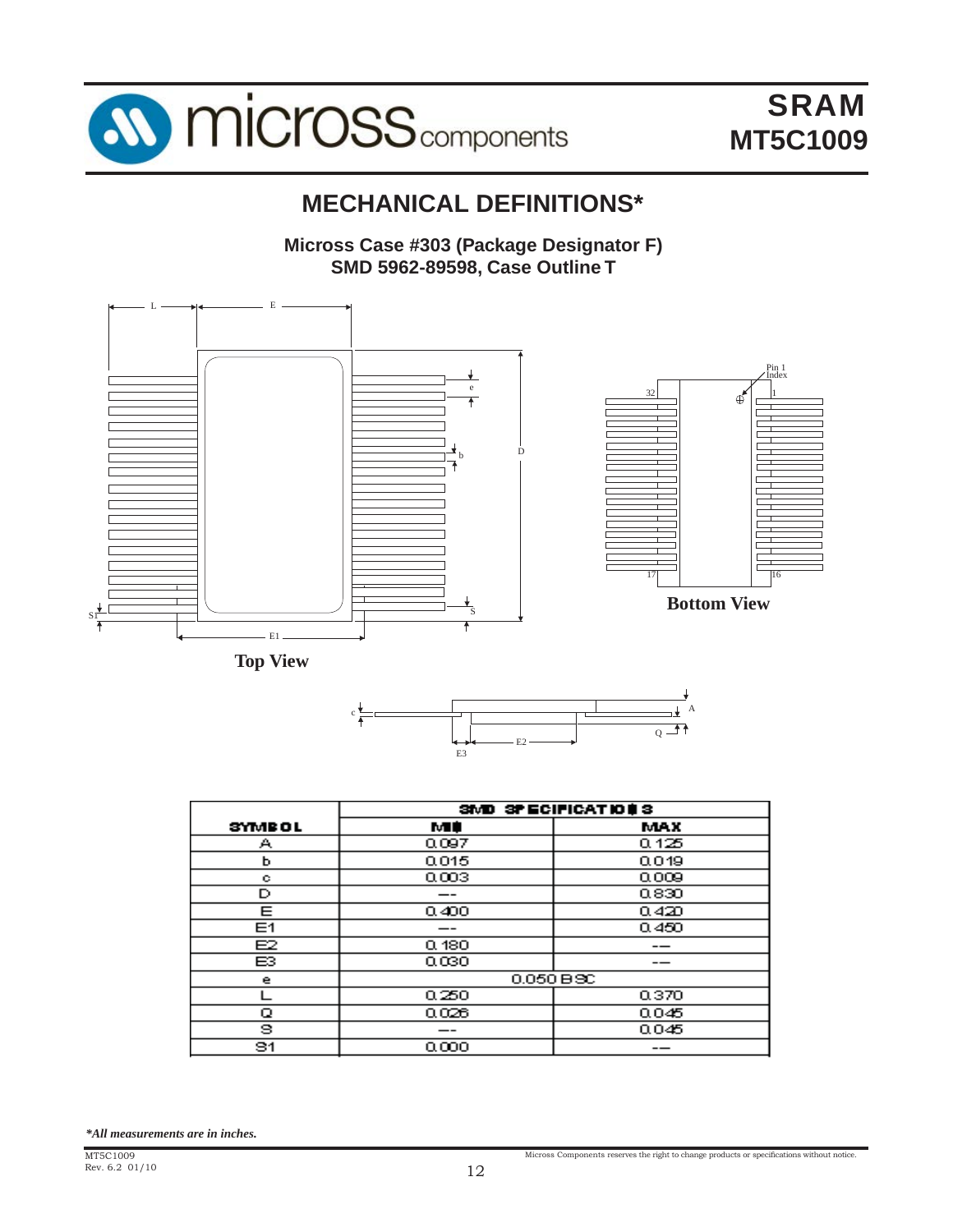

## **MECHANICAL DEFINITIONS\***

**Micross Case #501 (Package Designator DCJ) SMD 5962-89598, Case Outline 7**



|        | SMD SPECIFICATIONS. |           |  |
|--------|---------------------|-----------|--|
| SYMBOL | MН                  | MAX       |  |
| А      | 0.135               | 0.144     |  |
| A2.    | 0.026               | 0.036     |  |
| в1     | 0.030               | 0.040     |  |
| ь      | 0.015               | 0.019     |  |
| D      | 0.812               | 0.828     |  |
| D1     | 0.740               | 0.755     |  |
| Е      | 0.405               | 0.415     |  |
| E1     | 0.435               | 0.445     |  |
| E2     | 0.360               | 0.380     |  |
| e      |                     | 0.050 BSC |  |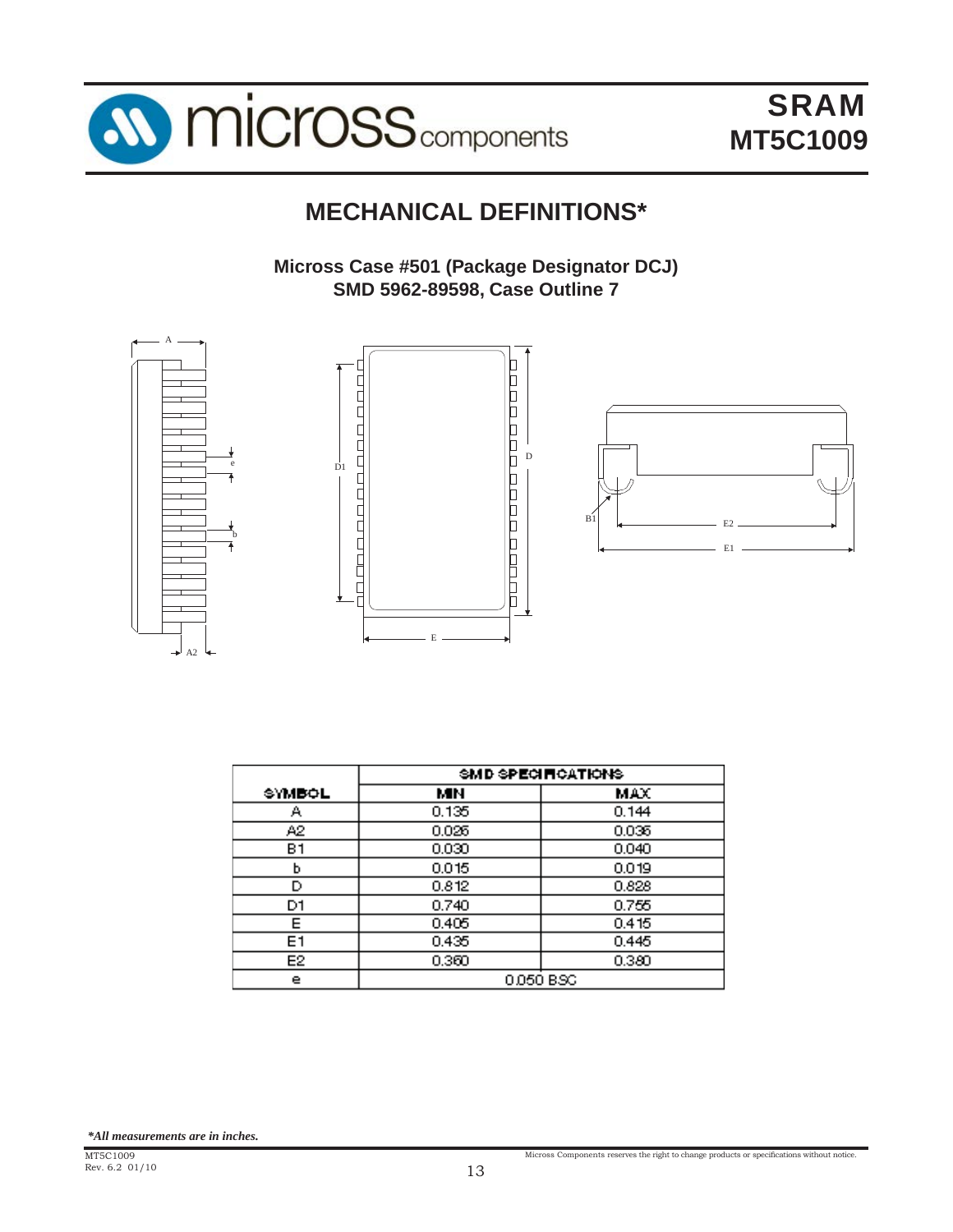

## **MECHANICAL DEFINITIONS\***

**Micross Case #507 (Package Designator SOJ) SMD 5962-89598, Case Outline Y**



|               | SMD SPECIFICATIONS |             |  |
|---------------|--------------------|-------------|--|
| <b>SYMBOL</b> | МÚ                 | MAX         |  |
| Α             | 0.120              | 0.165       |  |
| A1            | 0.088              | 0.120       |  |
| A2            | 0.070 REF          |             |  |
| в             |                    | $0.010$ REF |  |
| <b>B1</b>     |                    | .030R TYP   |  |
| B2            |                    | 0.020 REF   |  |
| B3            | 0.025              | 0.045       |  |
| D             | 0.816              | 0.838       |  |
| D1            | $0.75$ REF         |             |  |
| Е             | 0.419              | 0.431       |  |
| E1            | 0.430              | 0.445       |  |
| E2            | 0.360              | 0.380       |  |
| e             |                    | 0.050 BSC   |  |
| e1            |                    | 0.038 TYP   |  |
| లె            | 0.005              |             |  |
|               | 0.006 TYP          |             |  |
| 8             | 0.030              | 0.040       |  |
| 81            |                    | 0.020 TYP   |  |

*\*All measurements are in inches.*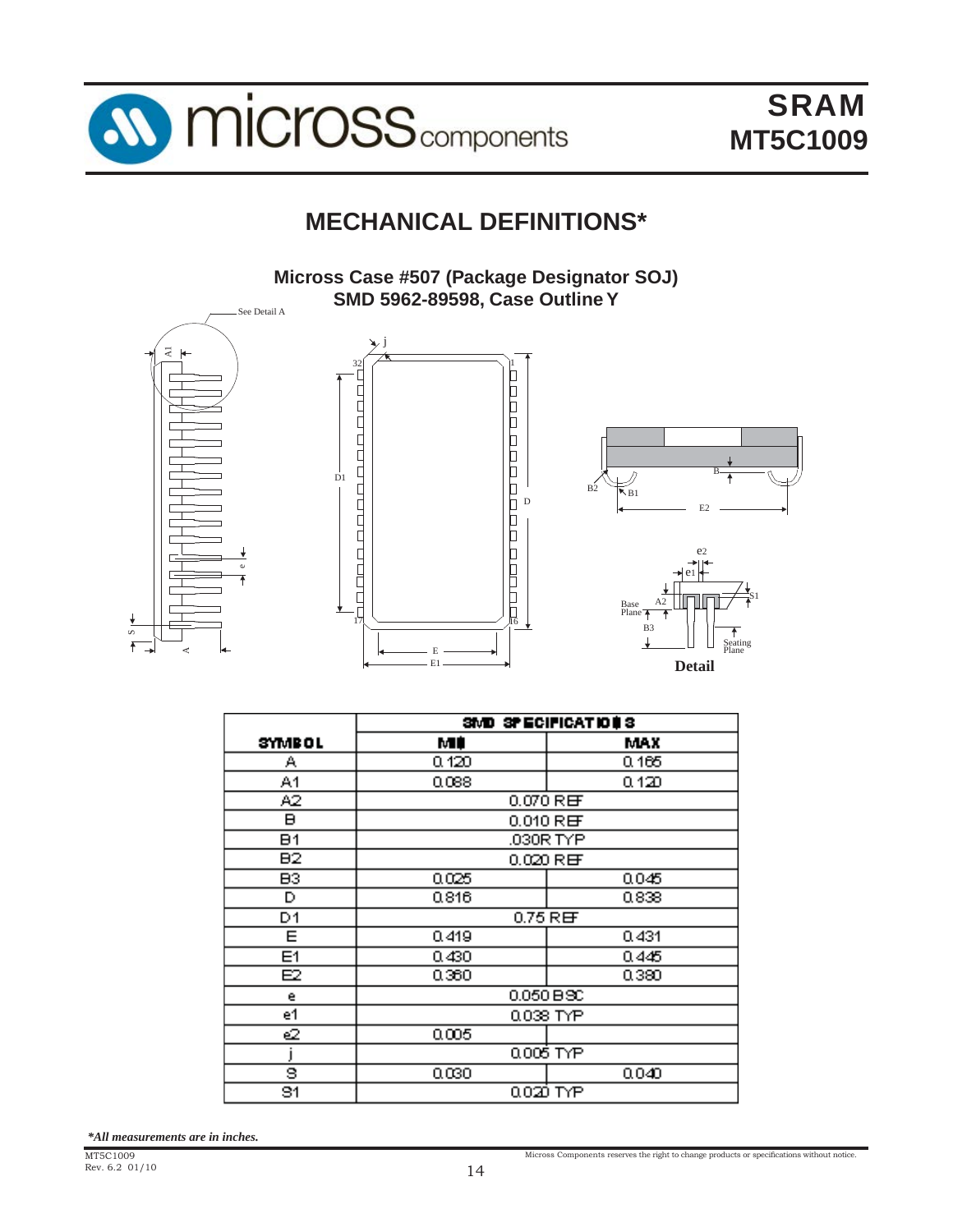

## **ORDERING INFORMATION**

| <b>EXAMPLE: MT5C1009C-25/XT</b> |                |              |           |                | <b>EXAMPLE</b> |
|---------------------------------|----------------|--------------|-----------|----------------|----------------|
| Device                          | <b>Package</b> | <b>Speed</b> | Options** | <b>Process</b> | <b>Device</b>  |
| <b>Number</b>                   | <b>Type</b>    | ns           |           |                | <b>Number</b>  |
| MT5C1009                        | С              | $-12$        |           | $/* +$         | MT5C100        |
| MT5C1009                        | <b>CW</b>      | $-12$        |           | $/* +$         | MT5C100        |
| MT5C1009                        | C              | $-15$        |           | /*             | MT5C100        |
| MT5C1009                        | <b>CW</b>      | $-15$        |           | /*             | MT5C100        |
| MT5C1009                        | C              | $-20$        |           | /*             | MT5C100        |
| MT5C1009                        | <b>CW</b>      | $-20$        |           | /*             | MT5C100        |
| MT5C1009                        | С              | $-25$        |           | /*             | MT5C100        |
| MT5C1009                        | <b>CW</b>      | $-25$        |           | /*             | MT5C100        |
| MT5C1009                        | C              | -35          |           | /*             | MT5C100        |
| MT5C1009                        | <b>CW</b>      | -35          |           | /*             | MT5C100        |
| MT5C1009                        | C              | -45          |           | $/$ *          | MT5C100        |
| MT5C1009                        | <b>CW</b>      | -45          |           | /*             | MT5C100        |
| MT5C1009                        | C              | -55          |           | /*             | MT5C100        |
| MT5C1009                        | <b>CW</b>      | -55          |           | /*             | MT5C100        |
| MT5C1009                        | C              | $-70$        |           | /*             | MT5C100        |
| MT5C1009                        | СW             | -70          |           | /*             | MT5C100        |

| <b>EXAMPLE: MT5C1009EC-45L/IT</b> |               |       |           |                |  |
|-----------------------------------|---------------|-------|-----------|----------------|--|
| Device                            | Package Speed |       | Options** | <b>Process</b> |  |
| <b>Number</b>                     | Type          | ns    |           |                |  |
| MT5C1009                          | EC.           | $-12$ |           | $/^*$ +        |  |
| MT5C1009                          | ECA           | $-12$ |           | /* +           |  |
| MT5C1009                          | ЕC            | $-15$ |           | /*             |  |
| MT5C1009                          | ECA           | $-15$ |           | /*             |  |
| MT5C1009                          | EC            | $-20$ |           | /*             |  |
| MT5C1009                          | ECA           | $-20$ |           | /*             |  |
| MT5C1009                          | EC            | -25   |           | /*             |  |
| MT5C1009                          | ECA           | $-25$ |           |                |  |
| MT5C1009                          | EC            | $-35$ |           | /*             |  |
| MT5C1009                          | ECA           | -35   |           | /*             |  |
| MT5C1009                          | EC            | $-45$ |           | /*             |  |
| MT5C1009                          | ECA           | $-45$ |           | /*             |  |
| MT5C1009                          | EC            | -55   |           | /*             |  |
| MT5C1009                          | ECA           | $-55$ |           | /*             |  |
| MT5C1009                          | EС            | $-70$ |           | /*             |  |
| MT5C1009                          | ECA           | $-70$ |           | /*             |  |

#### **EXAMPLE:** MT5C1009F-70L/883C

| <b>Device</b> | Package | <b>Speed</b> | Options** | <b>Process</b> | <b>Device</b> |
|---------------|---------|--------------|-----------|----------------|---------------|
| <b>Number</b> | Type    | ns           |           | <b>Number</b>  |               |
| MT5C1009      | F       | $-12$        |           | $/* +$         | MT5C1009      |
|               |         |              |           |                | MT5C1009      |
| MT5C1009      | F       |              |           | /*             | MT5C1009      |
|               |         | $-15$        |           |                | MT5C1009      |
| MT5C1009      | F       | $-20$        | L         | /*             | MT5C1009      |
|               |         |              |           |                | MT5C1009      |
| MT5C1009      | F       | $-25$        |           | /*             | MT5C1009      |
|               |         |              |           |                | MT5C1009      |
| MT5C1009      | F       | $-35$        |           | /*             | MT5C1009      |
|               |         |              |           |                | MT5C1009      |
| MT5C1009      | F       | $-45$        |           | /*             | MT5C1009      |
|               |         |              |           |                | MT5C1009      |
| MT5C1009      | F       | $-55$        |           | /*             | MT5C1009      |
|               |         |              |           |                | MT5C1009      |
| MT5C1009      | F       | -70          |           | /*             | MT5C1009      |
|               |         |              |           |                | MT5C1009      |

#### **EXAMPLE:** MT5C1009DCJ-35/883C

| <b>Device</b> | Package | <b>Speed</b> |           |                |
|---------------|---------|--------------|-----------|----------------|
| <b>Number</b> | Type    | ns           | Options** | <b>Process</b> |
| MT5C1009      | DCJ     | $-12$        | L         | $/^*$ +        |
| MT5C1009      | SOJ     | $-12$        |           | /* +           |
| MT5C1009      | DCJ     | -15          |           | /*             |
| MT5C1009      | SOJ     | -15          |           | /*             |
| MT5C1009      | DCJ     | $-20$        |           | /*             |
| MT5C1009      | SOJ     | -20          |           | /*             |
| MT5C1009      | DCJ     | -25          |           | /*             |
| MT5C1009      | SOJ     | -25          |           | /*             |
| MT5C1009      | DCJ     | -35          |           | /*             |
| MT5C1009      | SOJ     | -35          |           | /*             |
| MT5C1009      | DCJ     | -45          |           | /*             |
| MT5C1009      | SOJ     | -45          |           | /*             |
| MT5C1009      | DCJ     | -55          |           | /*             |
| MT5C1009      | SOJ     | -55          |           | /*             |
| MT5C1009      | DCJ     | -70          |           | /*             |
| MT5C1009      | SOJ     | -70          |           | /*             |

#### **\*AVAILABLE PROCESSES**

| $IT = Industrial Temperature Range$ | $-40^{\circ}$ |
|-------------------------------------|---------------|
| $XT = Extended Temperature Range$   | $-55^\circ$   |
| $883C =$ Full Military Processing   | $-55^\circ$   |

C to  $+85^{\circ}$ C C to  $+125$ <sup>o</sup>C C to  $+125$ <sup>o</sup>C

#### **\*\* OPTIONS**

 $L = 2V$  data retention, low power standby

 $+ = -12$  option available as IT temperature range only.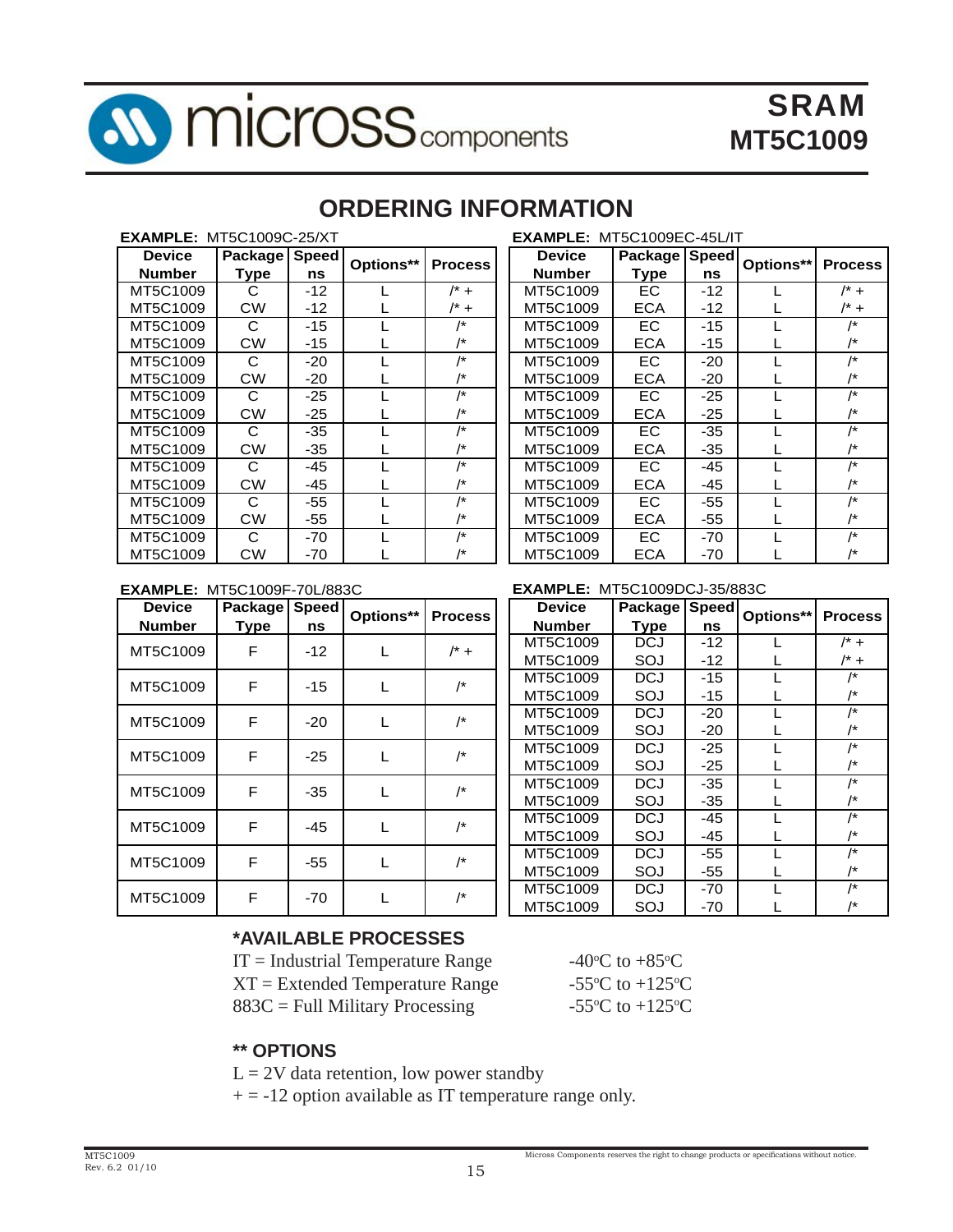

### **MICROSS TO DSCC PART NUMBER CROSS REFERENCE**

#### **Micross Package Designator C & CW Micross Package Designator EC & ECA**

| <b>Micross Part #</b> | <b>SMD Part#</b> | <b>Micross Part #</b> | <b>SMD Part#</b> |
|-----------------------|------------------|-----------------------|------------------|
| MT5C1009C-100883C     | 5962-8959823MZA  | MT5C1009EC-100883C    | 5962-8959823MUA  |
| MT5C1009C-100L883C    | 5962-8959806MZA  | MT5C1009EC-100L883C   | 5962-8959806MUA  |
| MT5C1009C-120883C     | 5962-8959822MZA  | MT5C1009EC-120883C    | 5962-8959822MUA  |
| MT5C1009C-120L883C    | 5962-8959805MZA  | MT5C1009EC-120L883C   | 5962-8959805MUA  |
| MT5C1009C-15883C      | 5962-8959844MZA  | MT5C1009EC-15883C     | 5962-8959844MUA  |
| MT5C1009C-20883C      | 5962-8959839MZA  | MT5C1009EC-20883C     | 5962-8959839MUA  |
| MT5C1009C-20L883C     | 5962-8959840MZA  | MT5C1009EC-20L883C    | 5962-8959840MUA  |
| MT5C1009C-25883C      | 5962-8959829MZA  | MT5C1009EC-25883C     | 5962-8959829MUA  |
| MT5C1009C-25L883C     | 5962-8959812MZA  | MT5C1009EC-25L883C    | 5962-8959812MUA  |
| MT5C1009C-35883C      | 5962-8959828MZA  | MT5C1009EC-35883C     | 5962-8959828MUA  |
| MT5C1009C-35L883C     | 5962-8959811MZA  | MT5C1009EC-35L883C    | 5962-8959811MUA  |
| MT5C1009C-45883C      | 5962-8959827MZA  | MT5C1009EC-45883C     | 5962-8959827MUA  |
| MT5C1009C-45L883C     | 5962-8959810MZA  | MT5C1009EC-45L883C    | 5962-8959810MUA  |
| MT5C1009C-55883C      | 5962-8959826MZA  | MT5C1009EC-55883C     | 5962-8959826MUA  |
| MT5C1009C-55L883C     | 5962-8959809MZA  | MT5C1009EC-55L883C    | 5962-8959809MUA  |
| MT5C1009C-70883C      | 5962-8959825MZA  | MT5C1009EC-70883C     | 5962-8959825MUA  |
| MT5C1009C-70L883C     | 5962-8959808MZA  | MT5C1009EC-70L883C    | 5962-8959808MUA  |
| MT5C1009C-85883C      | 5962-8959824MZA  | MT5C1009EC-85883C     | 5962-8959824MUA  |
| MT5C1009C-85L883C     | 5962-8959807MZA  | MT5C1009EC-85L883C    | 5962-8959807MUA  |
| MT5C1009CW-100883C    | 5962-8959823MXA  | MT5C1009ECA-100L883C  | 5962-8959806MMA  |
| MT5C1009CW-100L883C   | 5962-8959806MXA  | MT5C1009ECA-100L883C  | 5962-8959823MMA  |
| MT5C1009CW-120883C    | 5962-8959822MXA  | MT5C1009ECA-120L883C  | 5962-8959805MMA  |
| MT5C1009CW-120L883C   | 5962-8959805MXA  | MT5C1009ECA-120L883C  | 5962-8959822MMA  |
| MT5C1009CW-15883C     | 5962-8959844MXA  | MT5C1009ECA-15883C    | 5962-8959844MMA  |
| MT5C1009CW-20883C     | 5962-8959839MXA  | MT5C1009ECA-20883C    | 5962-8959839MMA  |
| MT5C1009CW-20L883C    | 5962-8959840MXA  | MT5C1009ECA-20L883C   | 5962-8959840MMA  |
| MT5C1009CW-25883C     | 5962-8959829MXA  | MT5C1009ECA-25L883C   | 5962-8959812MMA  |
| MT5C1009CW-25L883C    | 5962-8959812MXA  | MT5C1009ECA-25L883C   | 5962-8959829MMA  |
| MT5C1009CW-35883C     | 5962-8959828MXA  | MT5C1009ECA-35L883C   | 5962-8959811MMA  |
| MT5C1009CW-35L883C    | 5962-8959811MXA  | MT5C1009ECA-35L883C   | 5962-8959828MMA  |
| MT5C1009CW-45883C     | 5962-8959827MXA  | MT5C1009ECA-45L883C   | 5962-8959810MMA  |
| MT5C1009CW-45L883C    | 5962-8959810MXA  | MT5C1009ECA-45L883C   | 5962-8959827MMA  |
| MT5C1009CW-55883C     | 5962-8959826MXA  | MT5C1009ECA-55L883    | 5962-8959809MMA  |
| MT5C1009CW-55L883C    | 5962-8959809MXA  | MT5C1009ECA-55L883C   | 5962-8959826MMA  |
| MT5C1009CW-70883C     | 5962-8959825MXA  | MT5C1009ECA-70L883C   | 5962-8959808MMA  |
| MT5C1009CW-70L883C    | 5962-8959808MXA  | MT5C1009ECA-70L883C   | 5962-8959825MMA  |
| MT5C1009CW-85883C     | 5962-8959824MXA  | MT5C1009ECA-85L883    | 5962-8959824MMA  |
| MT5C1009CW-85L883C    | 5962-8959807MXA  | MT5C1009ECA-85L883C   | 5962-8959807MMA  |

**CONTINUED**

Micross Components reserves the right to change products or specifications without notice.

*\* Micross part number is for reference only. Orders received referencing the SMD part number will be processed per the SMD.*